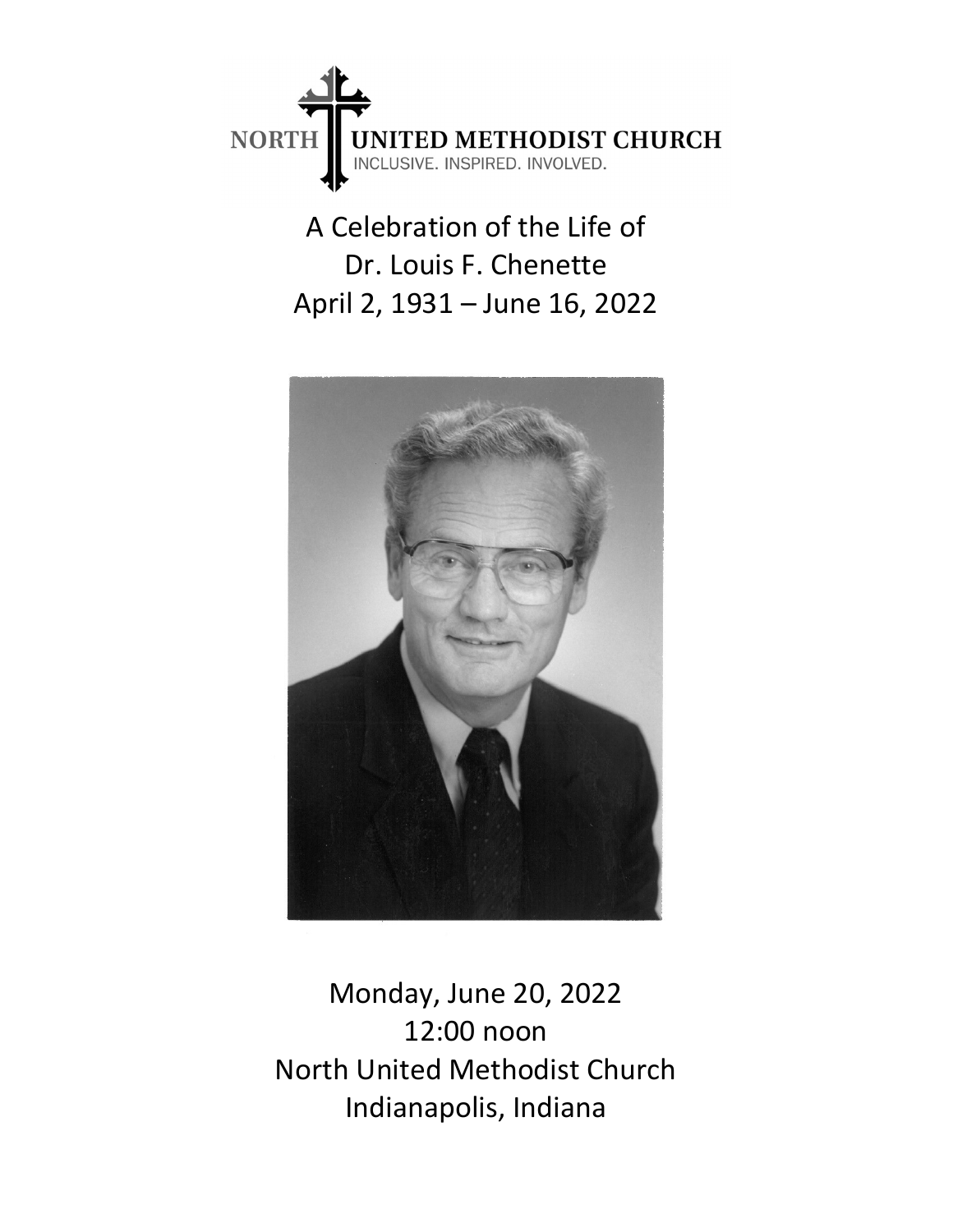PRELUDE Prelude and Fugue in E Minor (BWV 533) J.S. Bach A Mighty Fortress Is Our God D. Buxtehude O Rest in the Lord (from Elijah) F. Mendelssohn God So Loved the World (John 3:16) Sir J. Stainer My Faith Looks Up to Thee L. Mason, arr. V. D. Thompson Jesus, Joy of Our Desiring (with violin) J. S. Bach

THE WORDS OF GRACE

**GREETING** 

\*CALL TO WORSHIP

Leader: O Lord, open our lips People: and we shall declare your praise. Leader: The eternal God is our dwelling place, People: and underneath are the everlasting arms.

\*OPENING HYMN #139 Praise to the Lord, the Almighty

OPENING PRAYER

Eternal God, we praise you for the great company of all those who have finished their course in faith and now rest from their labor. We praise you for those dear to us whom we name in our hearts before you. Especially we praise you for Louis whom you have graciously received into your presence. Let perpetual light shine upon them; and help us so to believe where we have not seen, that your presence may lead us through our years, and bring us at last with them into the joy of your home not made with hands but eternal in the heavens; through Jesus Christ our Lord. Amen. OLD TESTAMENT LESSON ISAIAh 40:28-31

CANTICLE OF PRAISE #810 PSALM 91 Music Meditation **C. Debussy** Reverie **Reverie** C. Debussy REMEMBRANCE **David Chenette** David Chenette **David Chenette** David Chenette NEW TESTAMENT LESSON 2 Timothy 1:3-7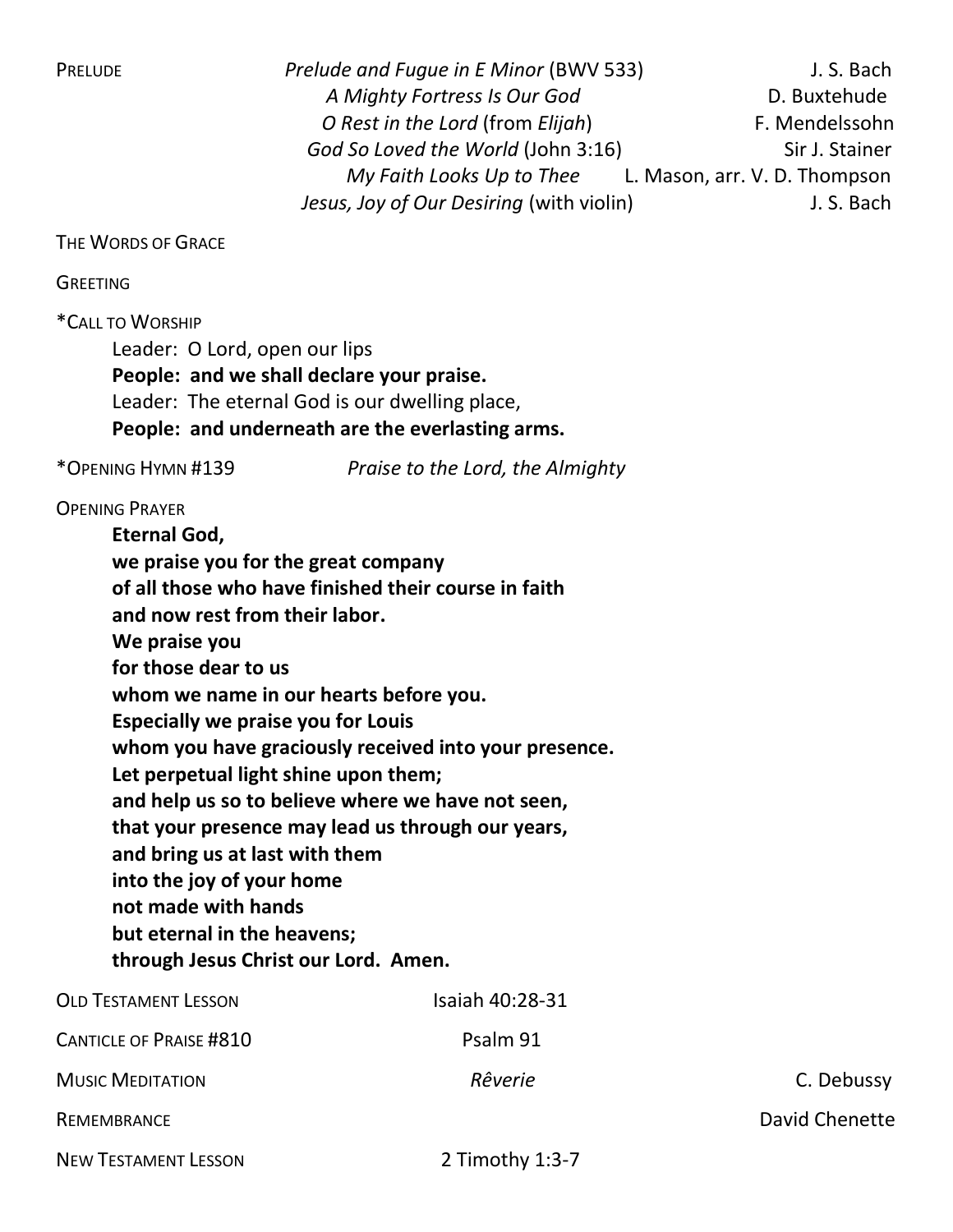SERMON Darren Cushman Wood

PRAYER OF COMMENDATION

\*CLOSING HYMN #292 What Wondrous Love Is This

\*THE BLESSING

POSTLUDE My Jesus Leadeth Me Immortal Joy to See J. Brahms

Our Worship Leaders Include: Rev. Darren Cushman Wood, Senior Pastor Rev. Robert A. Schilling, Organist Kathryn A. Schilling, Violinist Austin Spence, Pastoral Intern

Six grandchildren of Louis serve as pallbearers: Claire Chenette Elizabeth Chenette Julia Marley Chenette Sofia Chenette Susanna Chenette Timothy Chenette

Dr. Louis Chenette expressed his love for others by filling the world with music.

Dr. Chenette, 91, of Indianapolis, IN, died June 16, 2022, of heart and respiratory problems.

He was born in Powersville, IA, in 1931 to parents who were both musicians. His mother, Freda Ontjes, played the flute and his father, Eugene Dow Chenette, was a band director and drummer who toured with Chenette's Concert Band and Wild West Show bands in the midwest.

Louis grew up in Iowa, graduating from Aplington High School and winning honors in music performance on the bell lyre. At Wheaton College he met the love of his life, Emily Louise Scanlan, and they were married in 1951. Son David arrived a year later. Upon Louis's graduation from Wheaton in 1953, he accepted the position of band director for the Antioch, IL, High School, where he served for 5 years. During that time, Jonathan, Nancy, and Philip joined the family. Louis earned his Master's degree in Music from Northwestern University in 1956.

In 1958 Louis moved the family to Bemidji, MN, for a one-year term as the music director for the Bemidji State Teachers College. In 1959 the family moved to Chicago, where Louis sold pianos, organs, and musical instruments for Lyon and Healy. In 1960 the family moved to Findlay, Ohio, where Louis was the band director for Findlay College. Holly completed the family in 1963. In 1967 he earned his Ph.D. in the history of music theory from The Ohio State University. At Findlay Louis supervised the growth of music and the fine arts at Findlay College, including construction of the Egner Fine Arts building. He developed the first mainframe computing services at Findlay and served as the Dean and acting president of Findlay College.

From 1972 through 1985 Dr. Chenette was Dean of the Jordan College of Fine Arts at Butler University in Indianapolis. As Dean he developed new undergraduate degree programs in music, dance, theater, and radio/TV. His Modern Music Festival brought Aaron Copland and Nadia Boulanger to campus, followed by Peter Schickele. He organized a 1976 festival of the music of Leonard Bernstein, who attended and coached, describing the event as "one of the greatest